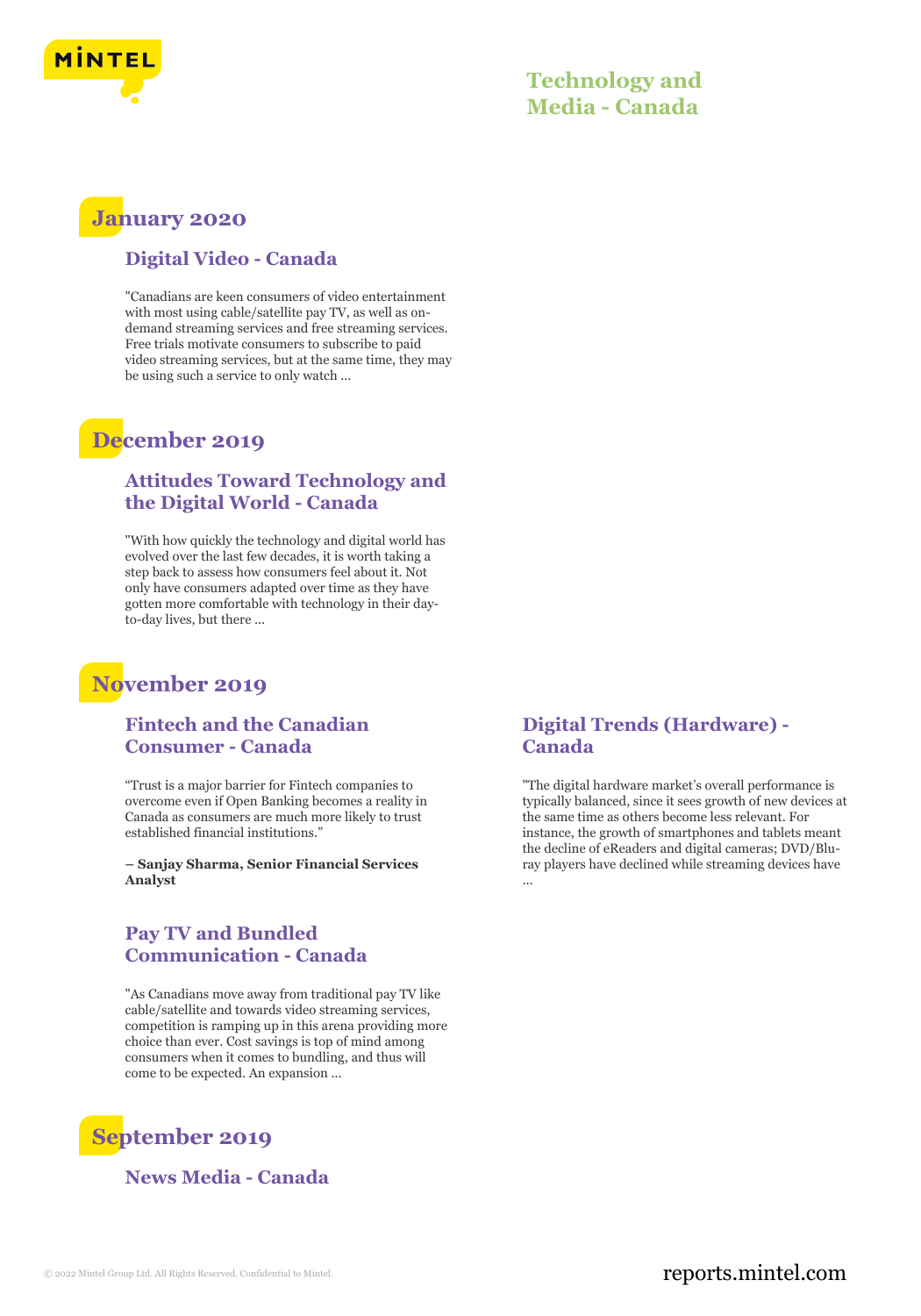

### **Technology and Media - Canada**

"News media is able to provide both important information as well as constant entertainment value – which is why nearly all Canadians consume its content. Yet the industry faces challenges after the internet disrupted its traditional revenue models. The result is a situation where news content consumption is almost ubiquitous ...

# **July 2019**

#### **TV Advertising - Canada**

"The majority of Canadian consumers regularly see video ads on television and social media, and to a lesser degree, on platforms including streaming app/site for television channels, DVR/PVR recordings, video ondemand libraries, online news portals and other websites including blogs and forums. Although most Canadians are exposed to ...

## **May 2019**

#### **Smartphones - Canada**

"The primary focus of this Report will be to better understand smartphone ownership, purchase decisions and overall attitudes. In particular, it will investigate what kind of smartphone consumers own, why they chose it, perceptions of the differences from one smartphone to the next and even a prediction of the future ...

## **April 2019**

#### **Laptops, Desktops and Tablets - Canada**

"Most Canadians are considering the purchase of a laptop, desktop or tablet within the next year. This indicates a positive trajectory for the category considering most already personally own or have these devices in their households. The importance of upgrades and replacement within the category is thus going to act ...

## **March 2019**

#### **Digital Trends Consumer - Canada**